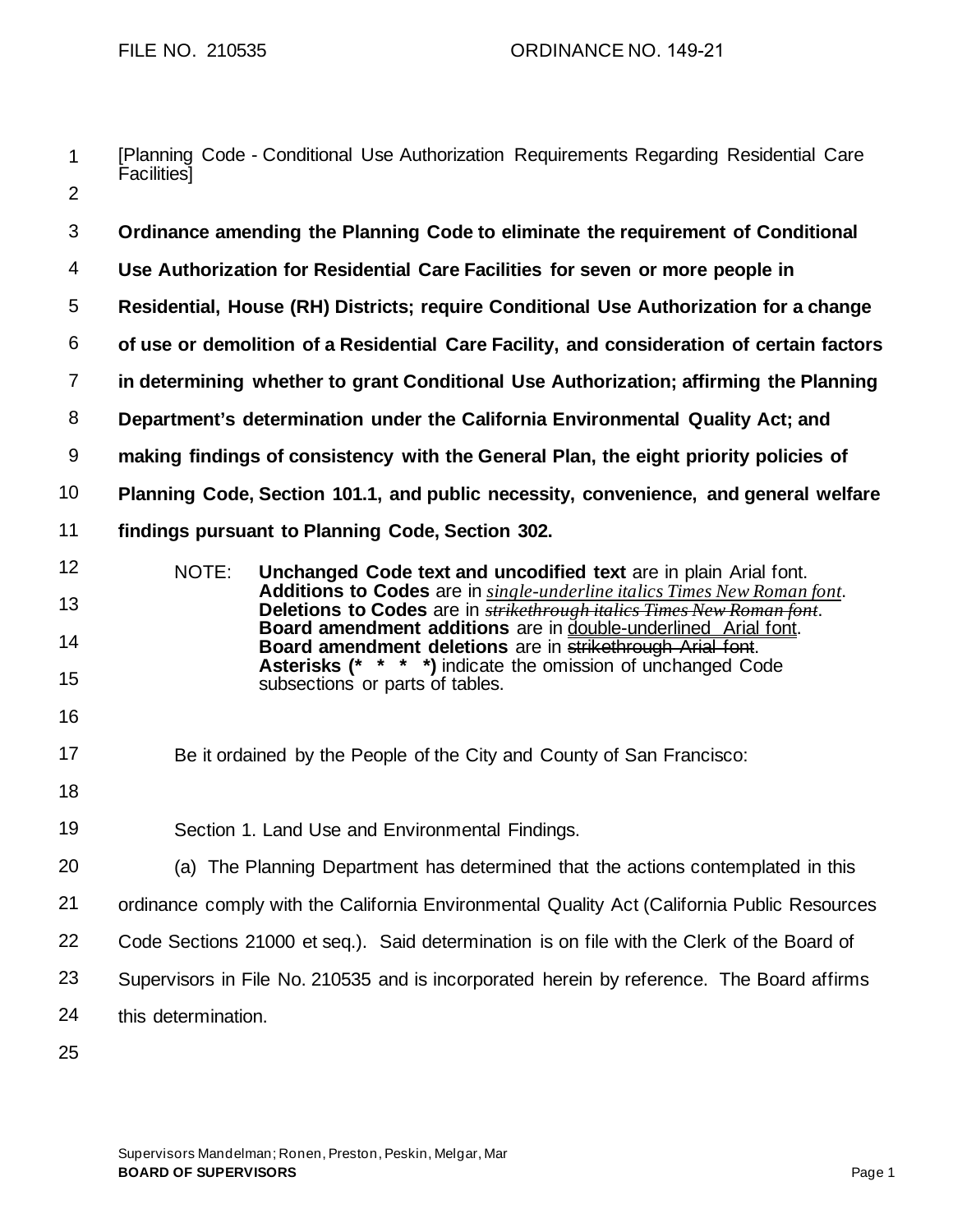1 2 3 4 5 (b) On July 22, 2021, the Planning Commission, in Resolution No. 20944, adopted findings that the actions contemplated in this ordinance are consistent, on balance, with the City's General Plan and eight priority policies of Planning Code Section 101.1. The Board adopts these findings as its own. A copy of said Resolution is on file with the Clerk of the Board of Supervisors in File No. 210535, and is incorporated herein by reference.

6 7 8 9 (c) Pursuant to Planning Code Section 302, the Board of Supervisors finds that this ordinance will serve the public necessity, convenience, and welfare for the reasons set forth in Planning Commission Resolution No. 20944, recommending approval of the proposed designation.

10

11

Section 2. General Findings.

12 13 14 15 16 17 (a) Residential Care Facilities, as defined in Planning Code Sections 102 and 890.50(e) and established with or without the benefit of any permits required under City law, provide lodging, board, and care for 24 hours or more to persons in need of specialized aid by State-licensed personnel, and include board and care homes, family care homes, long-term nurseries, orphanages, rest homes, or homes for the treatment of addictive, contagious, or other diseases, or psychological disorders.

18 19 20 (b) San Francisco has the highest percentage of seniors and adults with disabilities of any urban area in California, and the number of seniors is steadily increasing, especially those over the age of 85.

21 22 23 (c) Over 40% of San Francisco's seniors live without adequate support networks, in part because their families cannot find affordable housing in the City or because they do not have children. This problem is especially acute among LGBTQ seniors.

24 25 (d) In January 2019, the San Francisco Long-Term Care Coordinating Council's Assisted Living Workgroup issued a report regarding affordable assisted living in the City,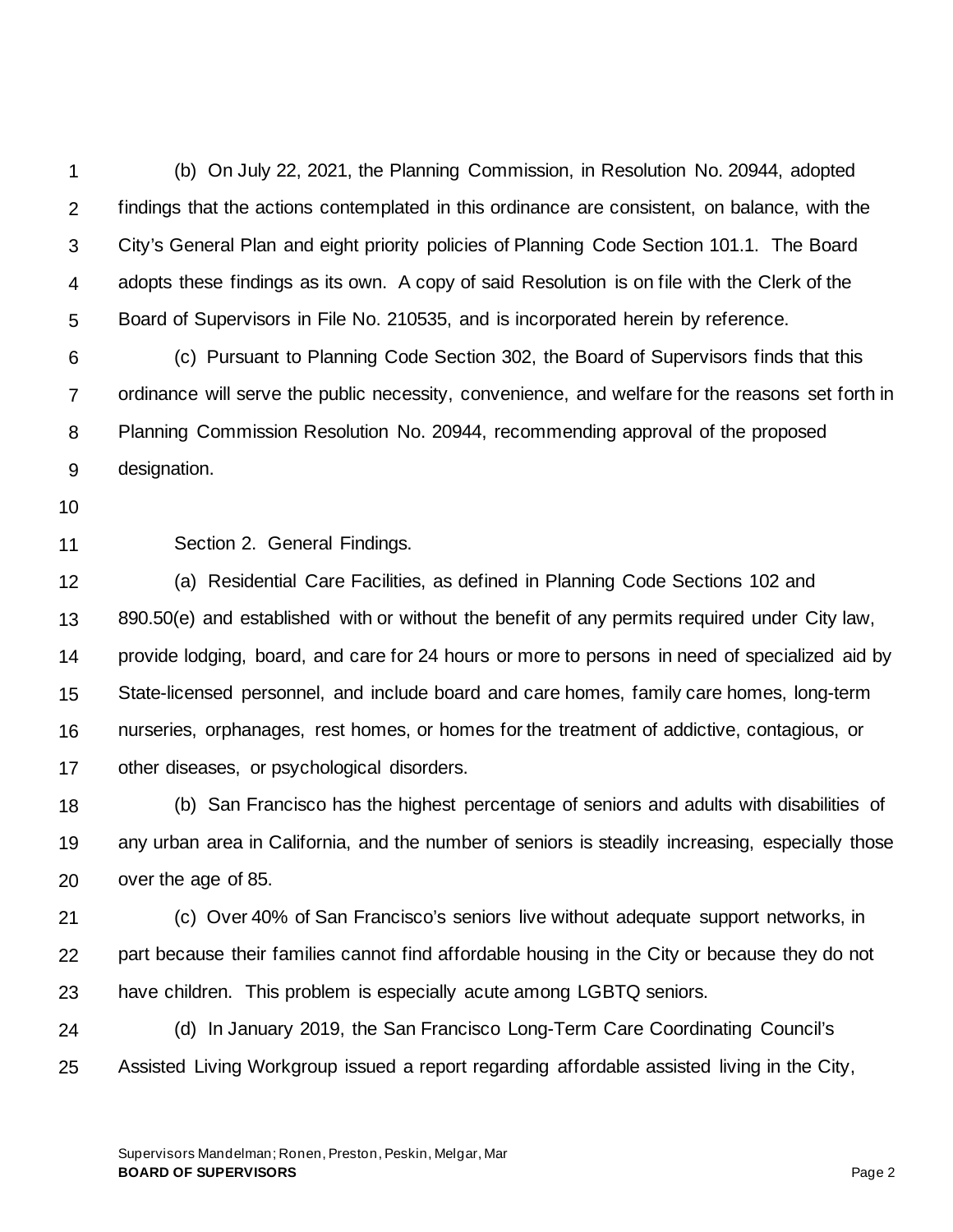1 2 which is on file with the Clerk of the Board of Supervisors in File No. 210535, and which found:

3 4 5 (1) As of August 2018, there were 101 assisted living facilities with a total of 2,518 assisted living beds and since 2012, the City had lost 43 assisted living facilities which had provided 243 assisted living facility beds;

6 7 8 9 (2) The number of assisted living facilities in the City has decreased, and the decrease has primarily occurred through the closure of small facilities, particularly the board and care homes with six or fewer beds, which are generally more affordable than other facilities;

10 11 12 (3) Assisted living facilities in the City face economic challenges, such as slim profit margins and difficulty in finding employees, which make it difficult for them to continue to operate; and

13 14 15 (4) There is unmet need for affordable assisted living facility placements, and as of January 2019, available waitlist data indicated that at least 103 persons require such placements.

16 17 18 (e) In October 2019, the City adopted Resolution No. 430-19, which imposed interim controls for an 18-month period to require Conditional Use Authorization and specified findings for a proposed change of use from a Residential Care Facility.

19 20 (f) The Planning Department issued a report dated January 29, 2021, which found that, since the effective date of Resolution No. 430-19 on October 11, 2019:

21 22 23 24 (1) Two Conditional Use applications had been filed for the removal of a Residential Care Facility, one seeking to convert a previously closed facility with five assisted living beds into a single-family home, and the second to convert a closed facility with six assisted living beds into two residential units; and

25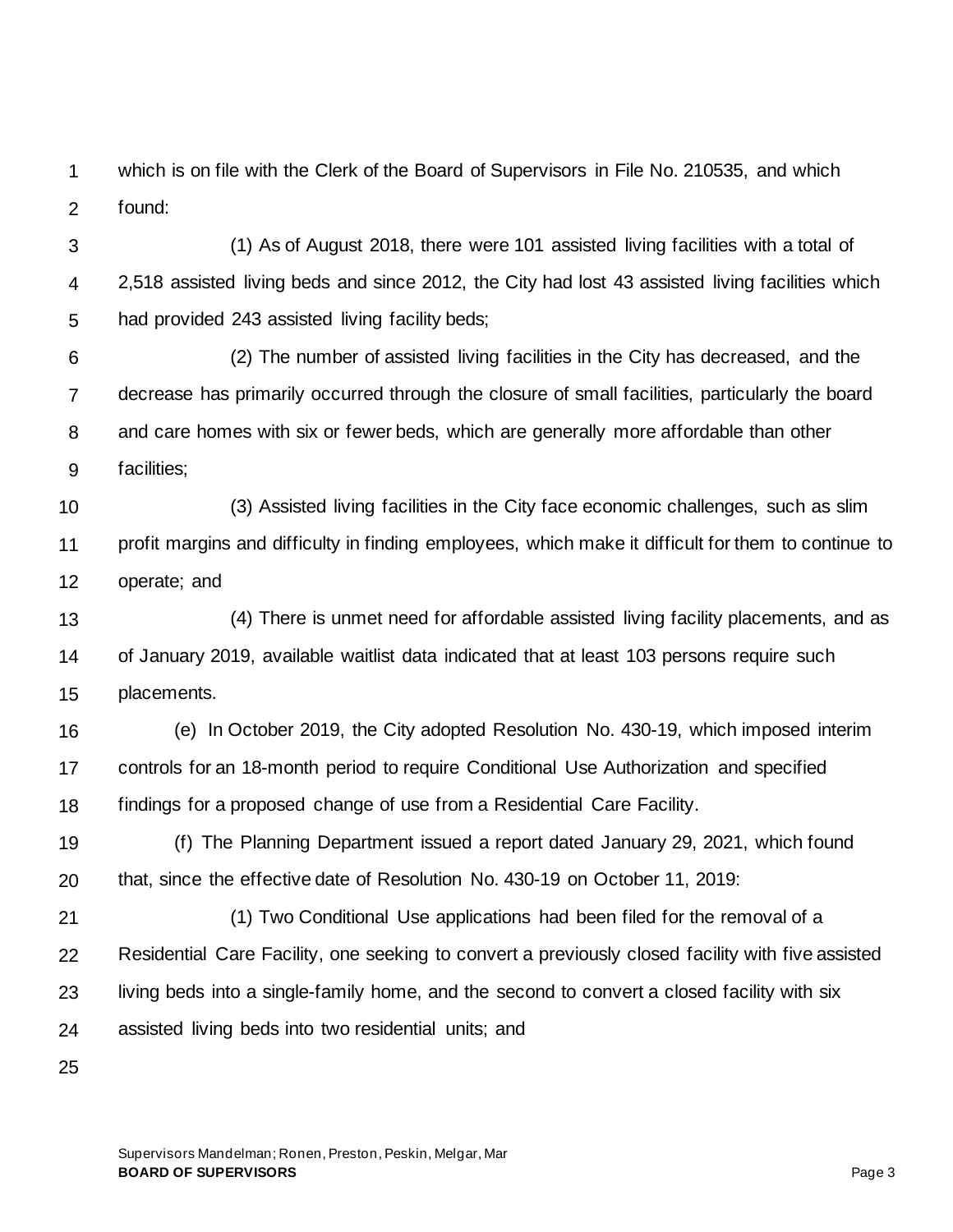1 2 3 4 5 6 7 (2) Residential Care Facilities are considered an Institutional Use that is permitted in Residential zoning districts, with the exception of the RH-1 and RH-2 zoning districts, where new Residential Care Facilities of seven or more beds are conditionally permitted; are not permitted in PDR districts; are not permitted on the ground floor in the North Beach and Folsom Street Neighborhood Commercial Districts and Regional Commercial Districts, and are conditionally permitted on the upper floors in those districts; and are conditionally permitted in the Pacific Avenue Neighborhood Commercial District.

8 9 10 11 12 (g) The circumstances that caused the City to adopt the interim controls continue to exist, with preliminary data provided by the Human Services Agency showing the loss of an additional 11 assisted living facilities from January 2019 to January 2021, accounting for a loss during that period of 226 assisted living facility beds in facilities with fewer than 100 beds. (h) In April 2021, the City adopted Resolution No. 139-21, which extended the interim

13 14 15 controls for an additional 6-month period to require Conditional Use Authorization and specified findings for a proposed change of use from a Residential Care Facility through October 11, 2021.

16

17 18 Section 3. The Planning Code is hereby amended by adding Section 202.11 and revising Sections 209.1 and 303, to read as follows:

19 \* \* \* \*

## 20 21 *SEC. 202.11. LIMITATION ON CHANGE IN USE OR DEMOLITION OF RESIDENTIAL CARE FACILITY.*

- 22 *Notwithstanding any other provision of this Article 2, a change in use or demolition of a*
- 23 *Residential Care Facility use, as defined in Section 102, shall require Conditional Use authorization*
- 24 *pursuant to Section 303, including the specific conditions in that Section for conversion of such a use.*
- 25 *This Section 202.11 shall not authorize a change in use if the new use or uses are otherwise prohibited.*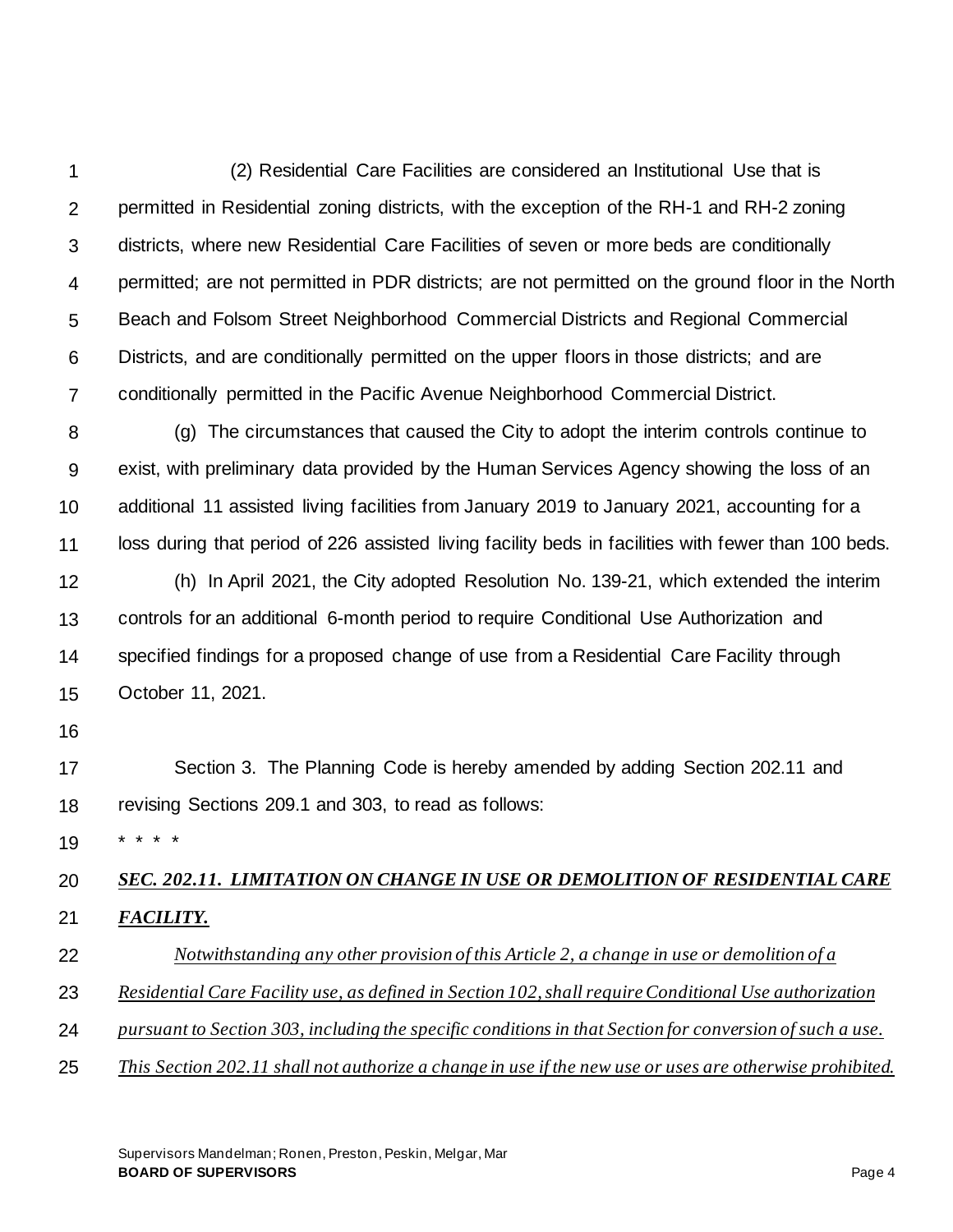| <b>Table 209.1</b>                             |                                                     |                |             |           |             |           |  |  |  |  |
|------------------------------------------------|-----------------------------------------------------|----------------|-------------|-----------|-------------|-----------|--|--|--|--|
|                                                | ZONING CONTROL TABLE FOR RH DISTRICTS               |                |             |           |             |           |  |  |  |  |
| <b>Zoning Category</b>                         | § References                                        | <b>RH-1(D)</b> | <b>RH-1</b> | $RH-1(S)$ | <b>RH-2</b> | $RH-3$    |  |  |  |  |
| ¥<br>$* * *$                                   |                                                     |                |             |           |             |           |  |  |  |  |
| <b>NON-RESIDENTIAL STANDARDS AND USES</b>      |                                                     |                |             |           |             |           |  |  |  |  |
| * * * *                                        |                                                     |                |             |           |             |           |  |  |  |  |
| <b>Institutional Use Category</b>              |                                                     |                |             |           |             |           |  |  |  |  |
| Institutional Uses*                            | $§$ 102                                             | <b>NP</b>      | <b>NP</b>   | <b>NP</b> | <b>NP</b>   | <b>NP</b> |  |  |  |  |
| * * * *                                        | * * * *                                             | * * * *        | * * * *     | $* * * *$ | * * * *     | ****      |  |  |  |  |
| <b>Residential Care</b><br><b>Facility</b>     | $§$ 102                                             | P(3)           | P(3)        | P(3)      | P(3)        | P         |  |  |  |  |
| * * * *                                        | * * * *                                             | * * * *        | * * * *     | * * * *   | * * * *     | * * * *   |  |  |  |  |
| $\star$<br>Not listed below.<br>(3)<br>$\star$ | [Note deleted] Crequired for seven or more persons. |                |             |           |             |           |  |  |  |  |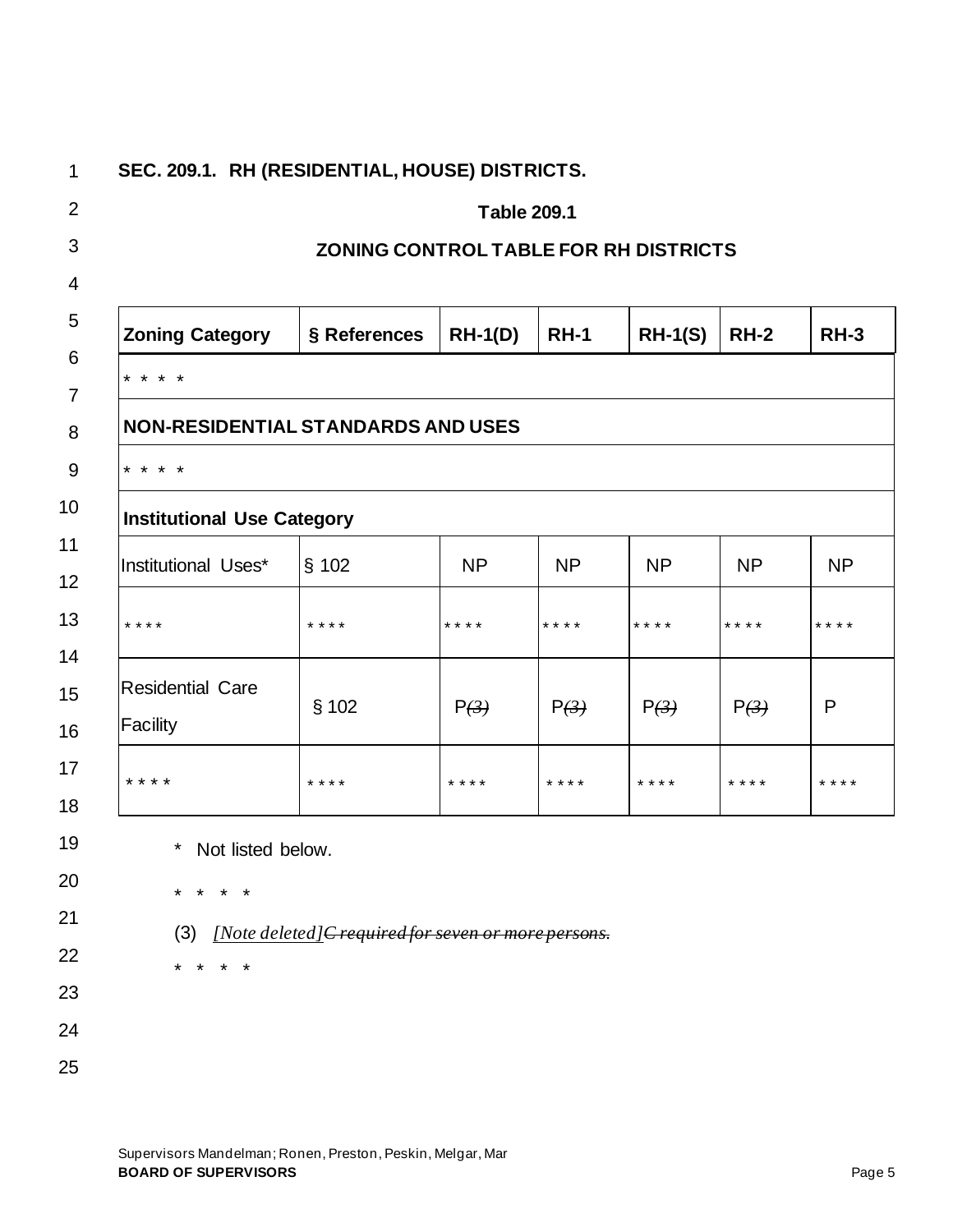## 1 **SEC. 303. CONDITIONAL USES.**

2 3 4 5 6 7 8 9 10 11 12 13 14 15 16 17 18 19 20 21 \* \* \* \* *(aa) Change in Use or Demolition of Residential Care Facility. With respect to a change of use from or demolition of a Residential Care Facility, as defined in Sections 102 and 890.50(e) of the Planning Code, including a Residential Care Facility established with or without the benefit of any permits required under the Municipal Code, in addition to the criteria set forth in subsections (c) and (d) of this Section 303, the Commission shall take into account the following factors when considering a Conditional Use Authorization for the change of use or demolition of a Residential Care Facility: (1) Information provided by the Department of Public Health, the Human Services Agency, the Department of Disability and Aging Services, the Golden Gate Regional Center, and/or the San Francisco Long-Term Care Coordinating Council with regard to the population served, nature and quality of services provided, and capacity of the existing Residential Care Facility; (2) Data on available beds at licensed Residential Care Facilities within a one-mile radius of the site, and assessment from any of the above agencies regarding whether these available beds are sufficient to serve the need for residential care beds in the neighborhoods served by the Residential Care Facility proposed for a change of use or demolition, and in San Francisco; (3) Whether the Residential Care Facility proposed for a change of use or demolition will be relocated or its capacity will be replaced at another Residential Care Facility Use, and whether such relocation or replacement is practically feasible; and (4) Whether the continued operation of the existing Residential Care Facility by the current operator is practically feasible and whether any otherlicensed operator or any of the above* 

- 22 *agencies has been contacted by the applicant seeking the change of use or demolition, or has expressed*
- 23 *interest in continuing to operate the facility.*
- 24 25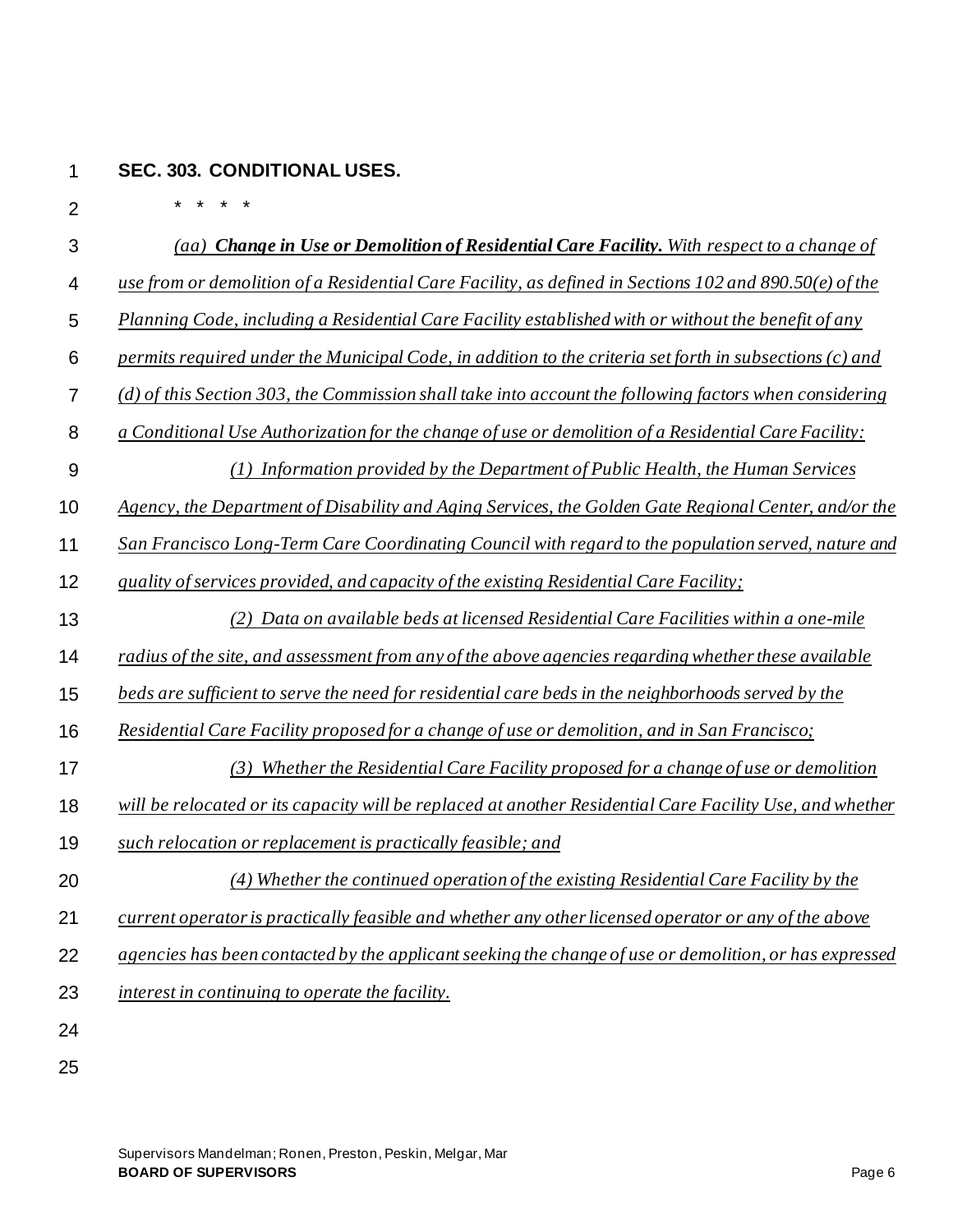| 1              | Section 4. Effective Date. This ordinance shall become effective 30 days after                  |  |  |  |  |  |  |
|----------------|-------------------------------------------------------------------------------------------------|--|--|--|--|--|--|
| $\overline{2}$ | enactment. Enactment occurs when the Mayor signs the ordinance, the Mayor returns the           |  |  |  |  |  |  |
| 3              | ordinance unsigned or does not sign the ordinance within ten days of receiving it, or the Board |  |  |  |  |  |  |
| 4              | of Supervisors overrides the Mayor's veto of the ordinance.                                     |  |  |  |  |  |  |
| 5              |                                                                                                 |  |  |  |  |  |  |
| 6              | Section 5. Scope of Ordinance. In enacting this ordinance, the Board of Supervisors             |  |  |  |  |  |  |
| 7              | intends to amend only those words, phrases, paragraphs, subsections, sections, articles,        |  |  |  |  |  |  |
| 8              | numbers, punctuation marks, charts, diagrams, or any other constituent parts of the Municipal   |  |  |  |  |  |  |
| 9              | Code that are explicitly shown in this ordinance as additions, deletions, Board amendment       |  |  |  |  |  |  |
| 10             | additions, and Board amendment deletions in accordance with the "Note" that appears under       |  |  |  |  |  |  |
| 11             | the official title of the ordinance.                                                            |  |  |  |  |  |  |
| 12             |                                                                                                 |  |  |  |  |  |  |
| 13             | APPROVED AS TO FORM:                                                                            |  |  |  |  |  |  |
| 14             | <b>DENNIS J. HERRERA, City Attorney</b>                                                         |  |  |  |  |  |  |
| 15             | /s/ Victoria Wong<br>By:<br><b>VICTORIA WONG</b>                                                |  |  |  |  |  |  |
| 16             | Deputy City Attorney                                                                            |  |  |  |  |  |  |
| 17             | n:\legana\as2021\2100249\01530971.docx                                                          |  |  |  |  |  |  |
| 18             |                                                                                                 |  |  |  |  |  |  |
| 19             |                                                                                                 |  |  |  |  |  |  |
| 20             |                                                                                                 |  |  |  |  |  |  |
| 21             |                                                                                                 |  |  |  |  |  |  |
| 22             |                                                                                                 |  |  |  |  |  |  |
| 23             |                                                                                                 |  |  |  |  |  |  |
| 24             |                                                                                                 |  |  |  |  |  |  |
| 25             |                                                                                                 |  |  |  |  |  |  |